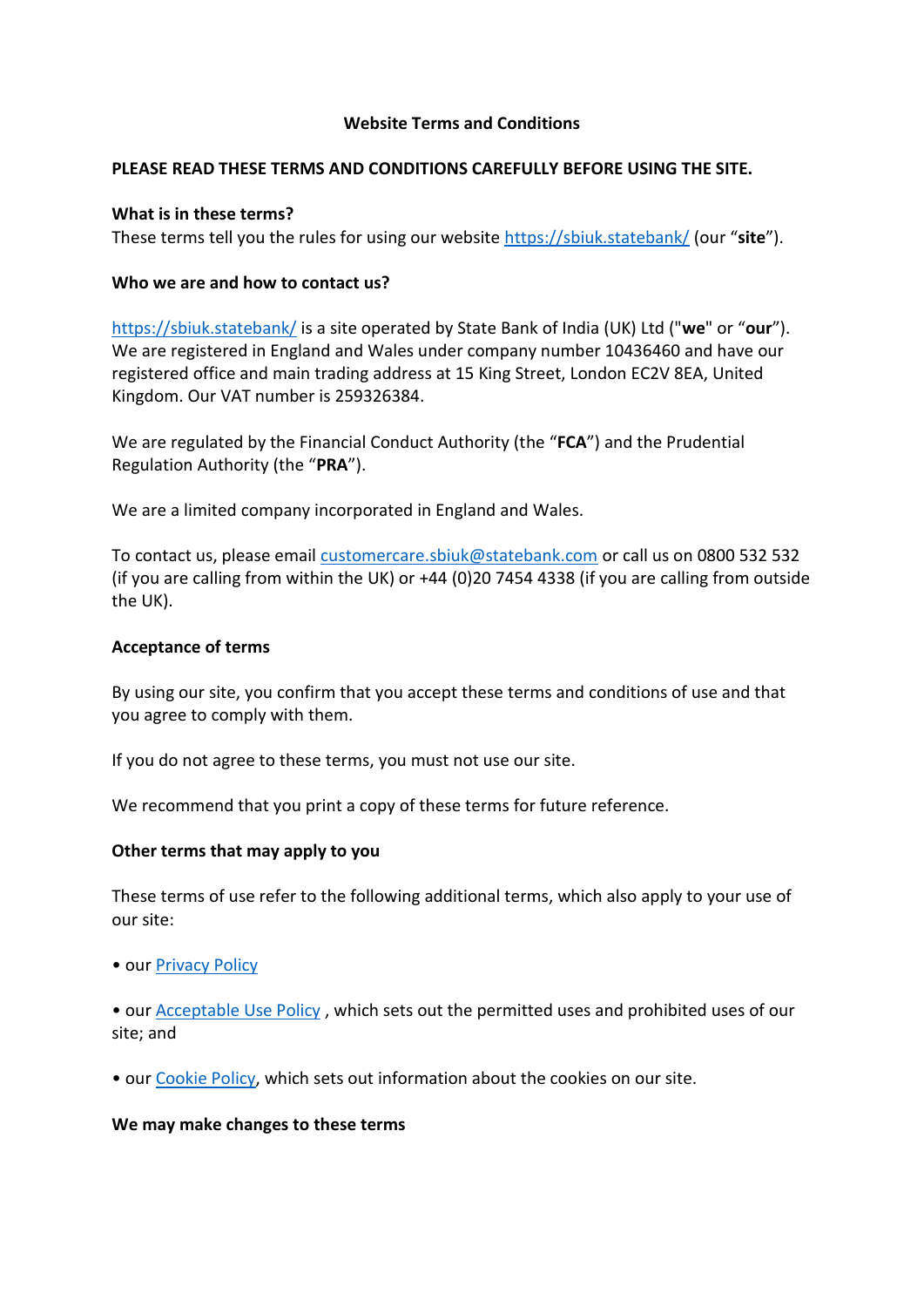We amend these terms from time to time. Every time you wish to use our site, please check these terms to ensure you understand the terms that apply at that time. These terms were most recently updated on 13 June 2022.

### **We may make changes to our site**

We may update and change our site from time to time to reflect changes to our products, our users' needs, our business priorities and any applicable laws or regulations.

## **We may suspend or withdraw our site**

Our site is made available free of charge.

We do not guarantee that our site, or any content on it, will always be available or be uninterrupted. We may suspend or withdraw or restrict the availability of all or any part of our site for business and operational reasons. We will try to give you reasonable notice of any suspension or withdrawal.

You are also responsible for ensuring that all persons who access our site through your internet connection are aware of these terms of use and other applicable terms and conditions, and that they comply with them.

# **Our site is only for users in the United Kingdom**

Our site is directed to people residing in the United Kingdom. We do not represent that content available on or through our site is appropriate for use or available in other locations.

# **You must keep your account details safe**

If you choose, or you are provided with, a user identification code, password, or any other piece of information as part of our security procedures, you must treat such information as confidential. You must not disclose it to any third party.

If you know or suspect that anyone other than you know your user identification code or password, you must promptly notify us at [customercare.sbiuk@statebank.com.](mailto:customercare.sbiuk@statebank.com)

# **How you may use material on our site**

We are the owners or the licensees of all intellectual property rights in our site, and in the material published on it. Those works are protected by copyright laws and treaties around the world. All such rights are reserved.

You may print off copies, and may download extracts, of any page(s) from our site for your personal use and you may draw the attention of others within your organisation to content posted on our site.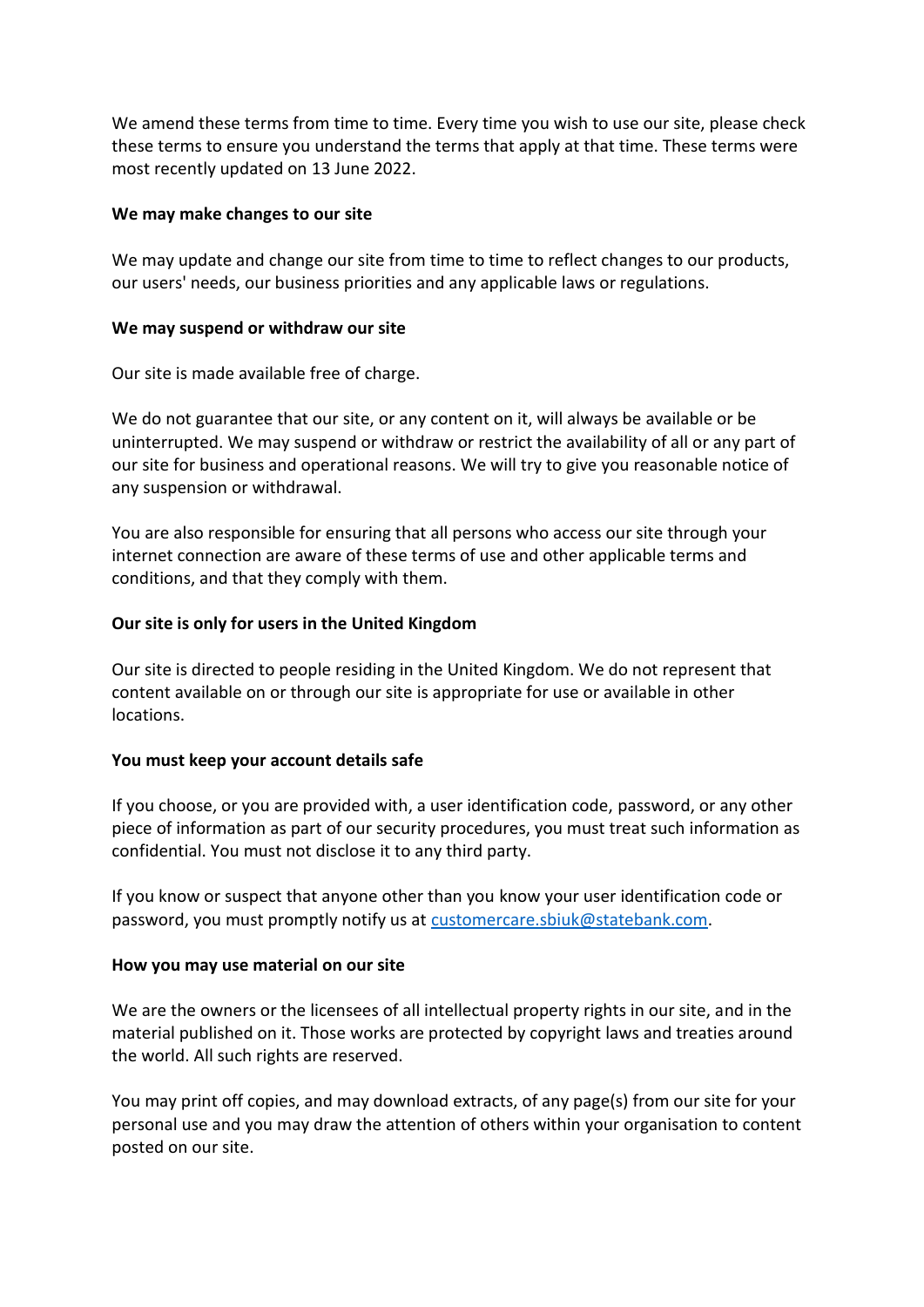You must not modify the paper or digital copies of any materials you have printed off or downloaded in any way, and you must not use any illustrations, photographs, video or audio sequences or any graphics separately from any accompanying text.

Our status (and that of any identified contributors) as the authors of content on our site must always be acknowledged.

You must not use any part of the content on our site for commercial purposes without obtaining a licence to do so from us or our licensors.

If you print off, copy, or download any part of our site in breach of these terms of use, your right to use our site will cease immediately and you must, at our option, return or destroy any copies of the materials you have made.

# **Do not rely on information on this site**

The content on our site is provided for general information only. It is not intended to amount to advice on which you should rely. You must obtain professional or specialist advice before taking, or refraining from, any action based on the content on our site.

Although we make reasonable efforts to update the information on our site, we make no representations, warranties or guarantees, whether express or implied, that the content on our site is accurate, complete, or up to date.

#### **We are not responsible for websites we link to**

Where our site contains links to other sites and resources provided by third parties, these links are provided for your information only. Such links should not be interpreted as approval by us of those linked websites or information you may obtain from them.

We have no control over the content of those sites or resources.

# **Our responsibility for loss or damage suffered by you**

#### *Whether you are a consumer or business user*

We do not exclude or limit in any way our liability to you where it would be unlawful to do so. This includes liability for death or personal injury caused by our negligence or the negligence of our employees, agents, or subcontractors and for fraud or fraudulent misrepresentation.

Different limitations and exclusions of liability will apply to liability arising as a result of the supply of any products or provision of any services to you, which will be set out in the terms and conditions of those products or services.

#### *If you are a business user*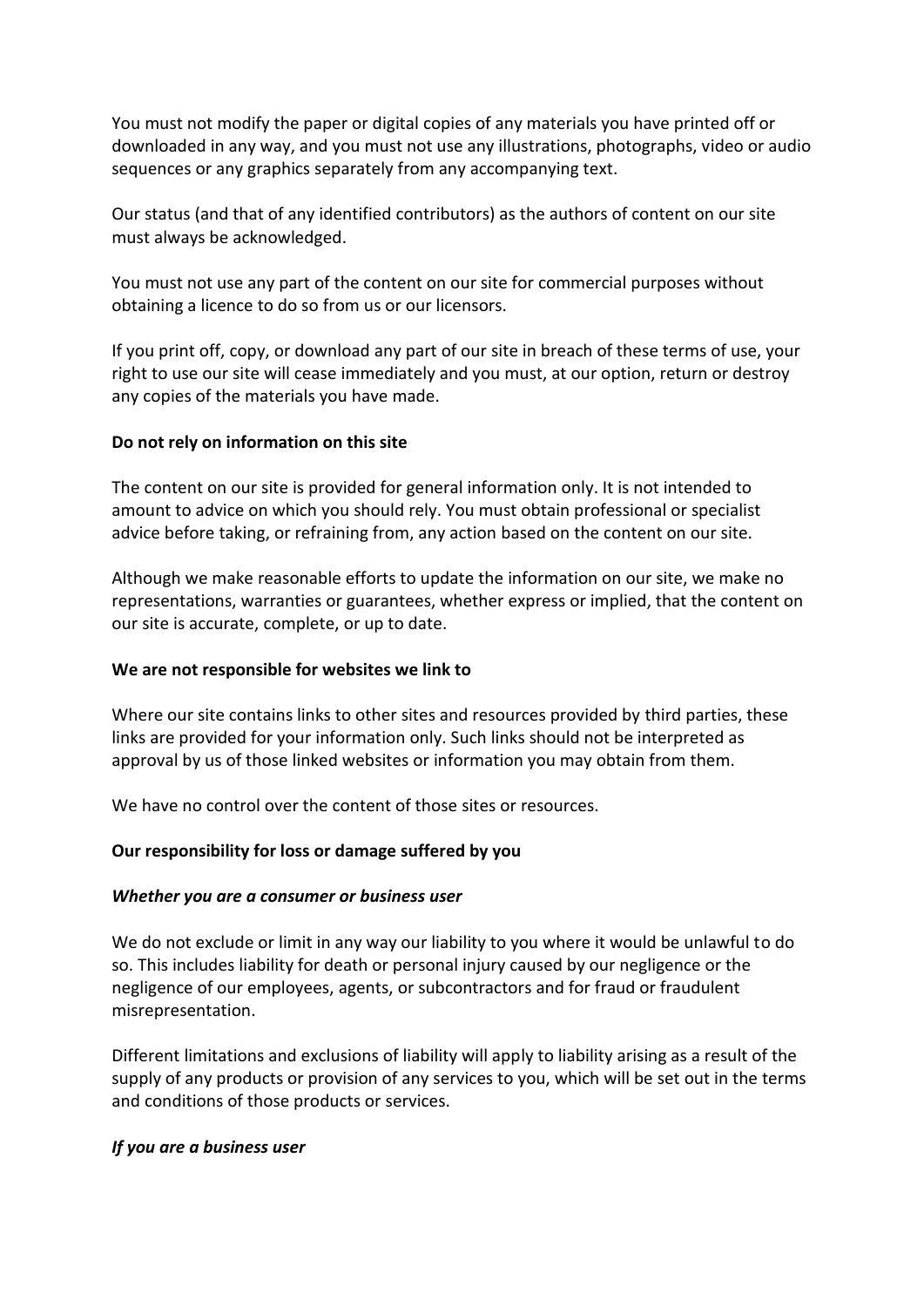We exclude all implied conditions, warranties, representations, or other terms that may apply to our site or any content on it.

We will not be liable to you for any loss or damage, whether in contract, tort (including negligence), breach of statutory duty, or otherwise, even if foreseeable, arising under or in connection with:

- the use of, or the inability to use, our site; or
- the use of or reliance on any content displayed on our site.

In particular, we will not be liable for:

- loss of profits, sales, business, or revenue;
- business interruption;
- loss of anticipated savings;
- loss of business opportunity, goodwill, or reputation; or
- any indirect or consequential loss or damage.

## *If you are a consumer user*

Please note that we only provide our site for domestic and private use. You agree not to use our site for any commercial or business purposes, and we have no liability to you for any loss of profit, loss of business, business interruption, or loss of business opportunity.

#### **How we may use your personal information**

We will only use your personal information as set out in our Privacy Policy <https://sbiuk.statebank/privacy-policy>

#### **Uploading content on to our site**

Whenever you make use of a feature that allows you to upload content to our site, or to make contact with other users of our site, you must comply with the content standards set out in ou[r Acceptable Use Policy.](https://sbiuk.statebank/documents/274771/275443/SBIUK+-+Acceptable+Use+Policy.pdf/cd712a4b-cd63-a2c3-d805-d54767da1e4f?t=1613137354120)

You warrant that any such contribution does comply with those standards, and you will be liable to us and indemnify us for any breach of that warranty. This means you will be responsible for any loss or damage we suffer as a result of your breach of warranty.

Any content you upload to our site will be considered non-confidential and non-proprietary.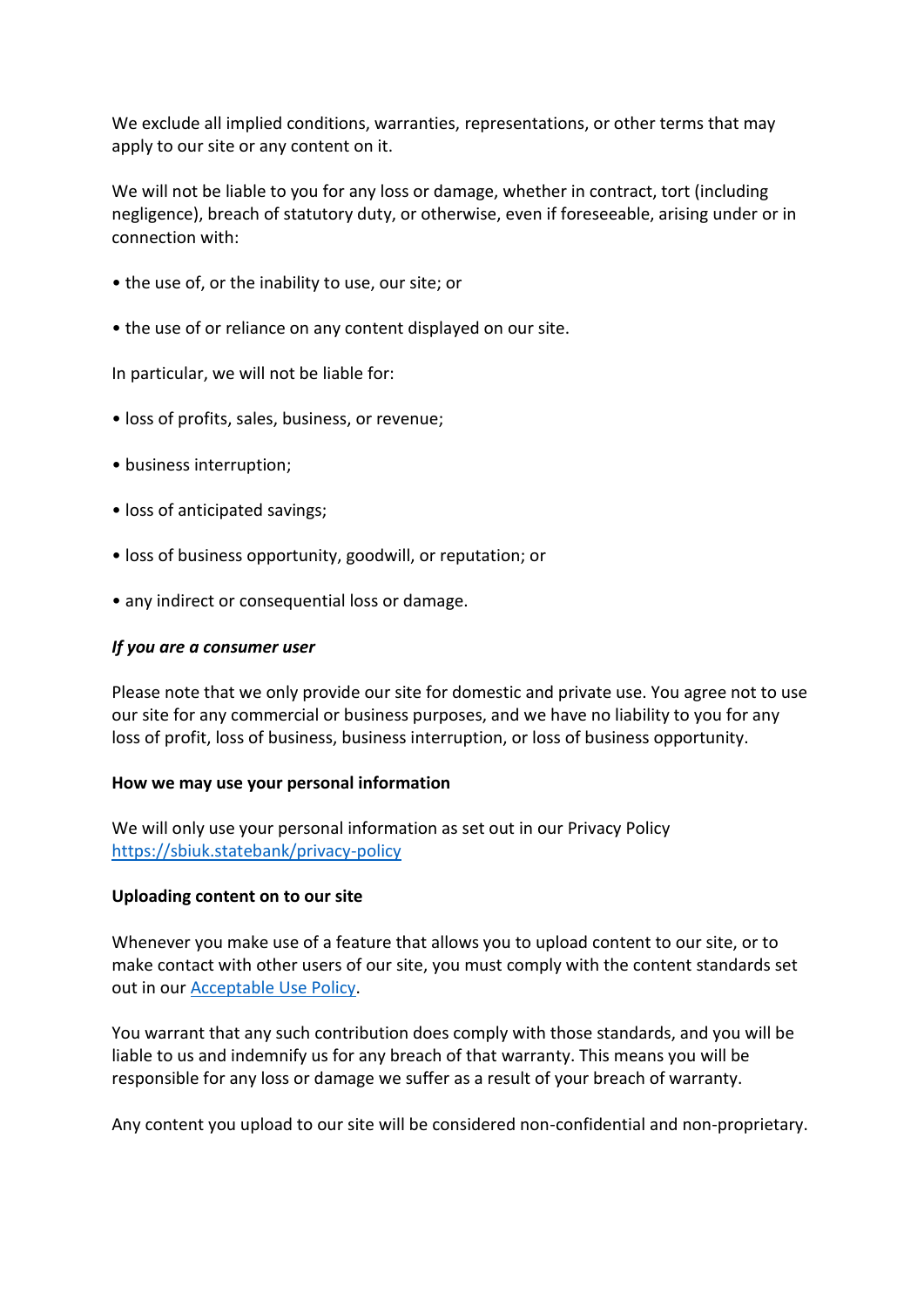You retain all of your ownership rights in your content, but you are required to grant us a limited licence to use, store and copy that content and to distribute and make it available to third parties.

We also have the right to disclose your identity to any third party who is claiming that any content posted or uploaded by you to our site constitutes a violation of their intellectual property rights, or of their right to privacy.

We have the right to remove any posting you make on our site if, in our opinion, your post does not comply with the content standards set out in our [Acceptable Use Policy.](https://sbiuk.statebank/documents/274771/275443/SBIUK+-+Acceptable+Use+Policy.pdf/cd712a4b-cd63-a2c3-d805-d54767da1e4f?t=1613137354120)

You are solely responsible for securing and backing up your content. We do not store terrorist content.

## **Rights you are giving us to use material you upload**

When you upload or post content to our site, you grant us the following rights to use that content:

- A worldwide, non-exclusive, royalty-free, transferable licence to use, reproduce, distribute, prepare derivative works of, display, and perform that user-generated content in connection with the service provided by the website and across different media [including to promote the site or the service] [to expire when the user deletes the content from the site OR forever OR up to 10 years];]
- A worldwide, non-exclusive, royalty-free, transferable licence for [other users, partners, or advertisers] to use the content [for their purposes OR in accordance with the functionality of the site] [to expire when the user deletes the content from the site OR forever OR up to 10 years].]

#### **We are not responsible for viruses, and you must not introduce them**

We do not guarantee that our site will be secure or free from bugs or viruses.

You are responsible for configuring your information technology, computer programmes and platform to access our site. You should use your own virus protection software.

You must not misuse our site by knowingly introducing viruses, trojans, worms, logic bombs or other material that is malicious or technologically harmful. You must not attempt to gain unauthorised access to our site, the server on which our site is stored, or any server, computer or database connected to our site.

You must not attack our site via a denial-of-service attack or a distributed denial-of service attack. By breaching this provision, you would commit a criminal offence under the Computer Misuse Act 1990. We will report any such breach to the relevant law enforcement authorities, and we will co-operate with those authorities by disclosing your identity to them. In the event of such a breach, your right to use our site will cease immediately.